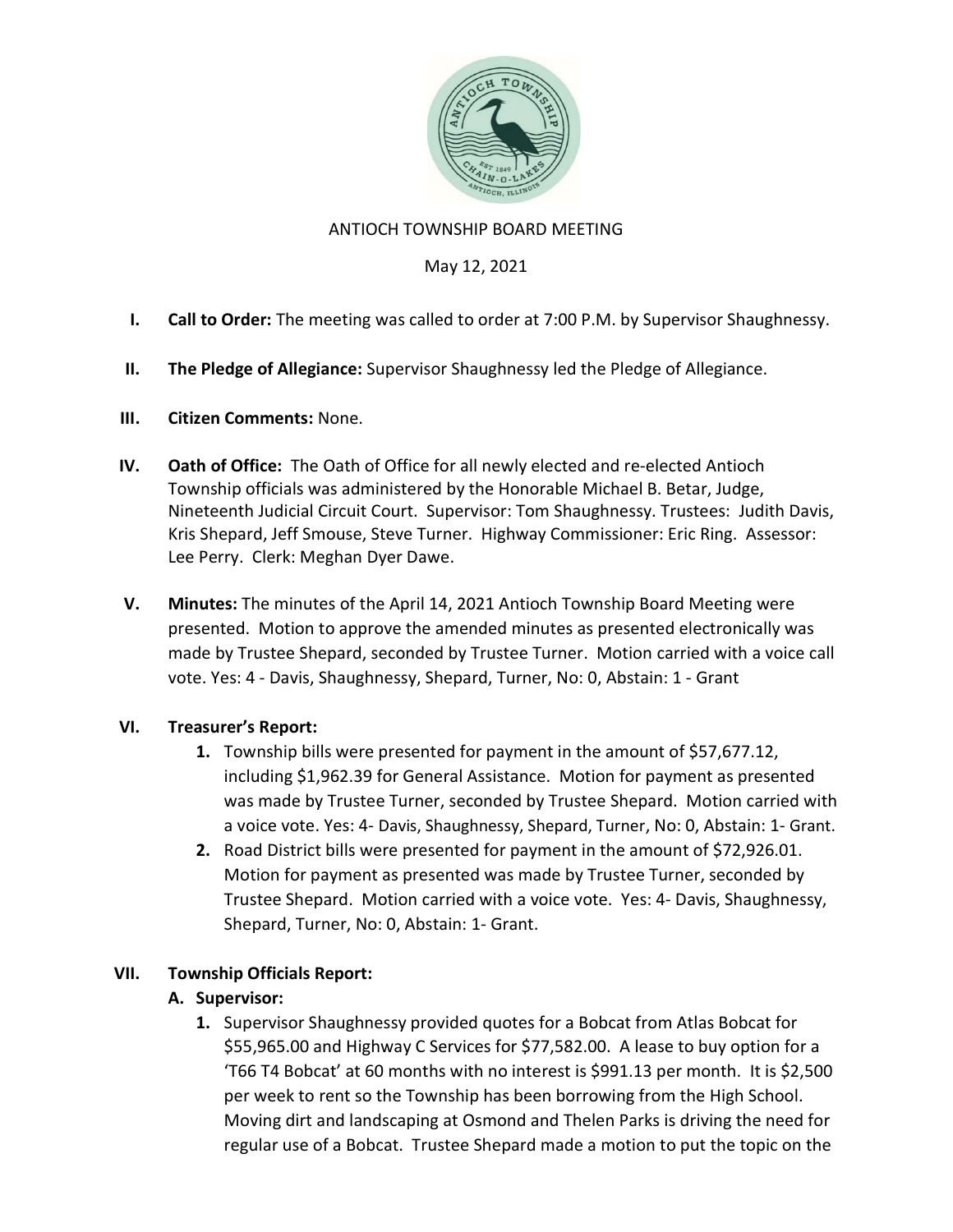table for discussion, seconded by Supervisor Shaughnessy. Trustees Davis and Turner recommended renting or borrowing in the short-term until the outcome of the Park Co-op is known. A meeting is occurring with the Mayor of Antioch on May 17, 2021 to discuss re-activating the Park Co-op. A motion was made by Trustee Shepard to table the discussion for the June board meeting, seconded by Trustee Turner. Motion carried with a voice vote, all in favor. Yes: 4, No: 0

- 2. Supervisor Shaughnessy shared 3 options for Thelen Park provided my Pamelaself Landscape Architecture. 1- Disc Golf with a cross country course and practice baseball field, 2- bike trail and running/walking trail, 3- Obstacle Course. Supervisor Shaughnessy asked the board to review the ideas, talk to people to understand wants, and provide feedback at the next meeting. A survey may be sent to the constituents in the Grass Lake area followed by a public hearing. The plan needs to be at the shovel ready stage for when grants become available.
- B. Clerk: No update.

#### C. Assessor:

Chief Deputy Assessor Perry reported tax bills are out and to review exemptions.

#### D. Highway Commissioner:

Mike Warner from Gewalt Hamilton presented on the MS4 (Municipal Separate Storm Sewer System) Program through the Illinois Environmental Protection Agency's (IEPA) Storm Water Permit Program, which is in place to achieve better surface water resources. The presentation goals were to highlight the work Antioch Township Highway Department is doing, raise public awareness, and meet IEPA requirements. National Pollutant Discharge Elimination System (NPDES) require an ILR40 permit for the discharge of stormwater from an MS4. A Notice of Intent was submitted to the IEPA to maintain permit authorization as an MS4 program and is awaiting notice of coverage from the IEPA. The previous ILR40 permit expired February 28, 2021. The permit requires the Highway Department to develop, implement and enforce a Storm Water Management Program Plan (SMPP), implement SMPP and track progress, and report on progress annually. Gewalt Hamilton will complete the water testing and submit an annual report to the IEPA by June 1, 2021, perform dry-weather outfall inspections in summer/fall 2021, perform visual water quality monitoring in summer/fall 2021, and perform streambank and basin inspections in summer/fall 2021.

#### E. Trustee Reports:

#### 1. Senior Committee, Trustee Davis:

a. Senior programs are in effect. The monthly Monday free movies series at Antioch Theatre resumed with free popcorn followed by a \$10 meal at Oliveri North. Murder Mystery is at Anastasia's June 6, 2021 from 12 P.M.- 2 P.M. for \$35.00. Free Badda Boom Badda BINGO will be monthly at the Township Office. Additional event information will be sent to seniors shortly.